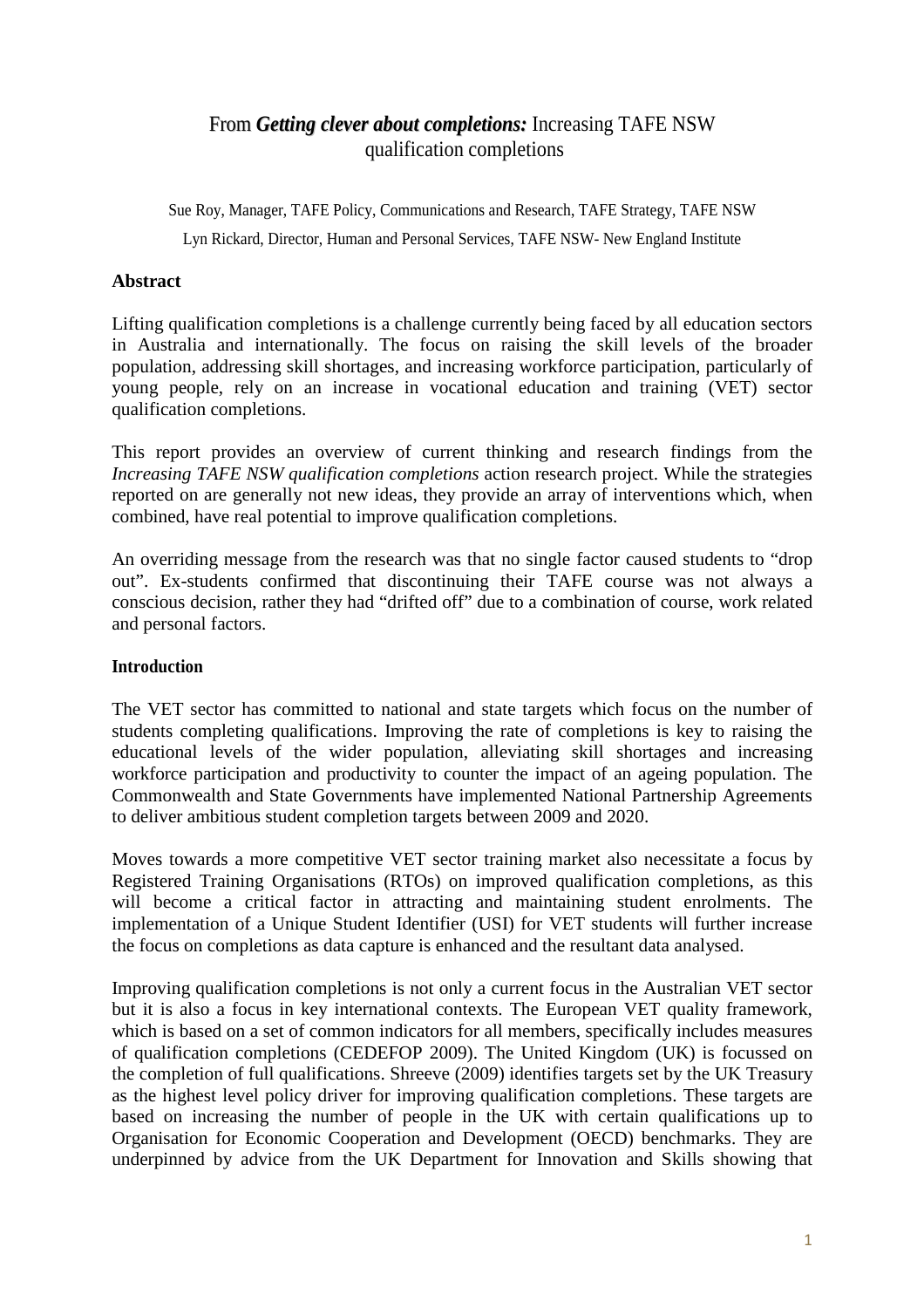statistical increases in individuals' earnings are associated with whole qualifications not just module/unit completions.

In the United States, in 2009, President Obama called for an additional target of five million community college graduates by 2020 as part of the *Achieving the Dream* initiative. This represents an annual increase of 33 per cent on the current completion rates. The aim of the *Achieving the Dream* (ATD) initiative is to help more community college students succeed. It has a special focus on students from minority groups and low-income students. The initiative aims to close the gap for low income and minority group students and to reverse the slide in overall post-secondary achievements compared to other developed countries.

Identifying students' intentions at the time of enrolment and as they progress through their qualification is also critical to determining how many students meet their learning goals. TAFE NSW is participating in a survey being conducted by the National Centre for Vocational Education Research (NCVER) which aims to identify student intentions in 2010- 2011 with a view to determine the groups of students for whom a course completion is an appropriate performance indicator.

#### *NSW VET sector completions*

Recently published Australian VET sector research by Mark and Karmel estimates the national completion rate for all vocational course enrolments for students who commenced in 2005, at 27.1 per cent. This rate increases to 34.7 per cent for full-time students aged 25 years or older who have no prior vocational qualification. Based on their modelling, the NSW completion rate is higher for both cohorts at 40.7 per cent for all students in all courses, and 49.0 per cent for full-time students aged 25 years or older who have no prior vocational qualification.

The NCVER 2008 national VET completions data for publicly funded programs show that the NSW VET sector had the largest share of national Certificate III and above completions at 32.4 per cent. This figure would be expected as NSW has a high share of these enrolments nationally. The NSW contribution to the 2008 national total for completions is relatively high in Certificate IV (32.4 per cent) and Diploma and above (31.1 per cent).

TAFE NSW had approximately 82 per cent of NSW completions in Certificate III and above qualifications in 2008. TAFE NSW's student qualification completion rates compare favourably to the broader NSW student completion rates and also those of students in other states. However, results are not consistent for all cohorts and course groups.

In 2010, TAFE NSW decided to take a 'good hard look' at its qualification completions.

## **Literature review**

A full review of literature relating to VET sector qualification completions was developed for use by Institute action research teams. This section provides a snapshot of the key themes from the literature, most of which focus on students, their characteristics and their intentions, the features of successful delivery and assessment strategies, and external factors that contribute to students completing.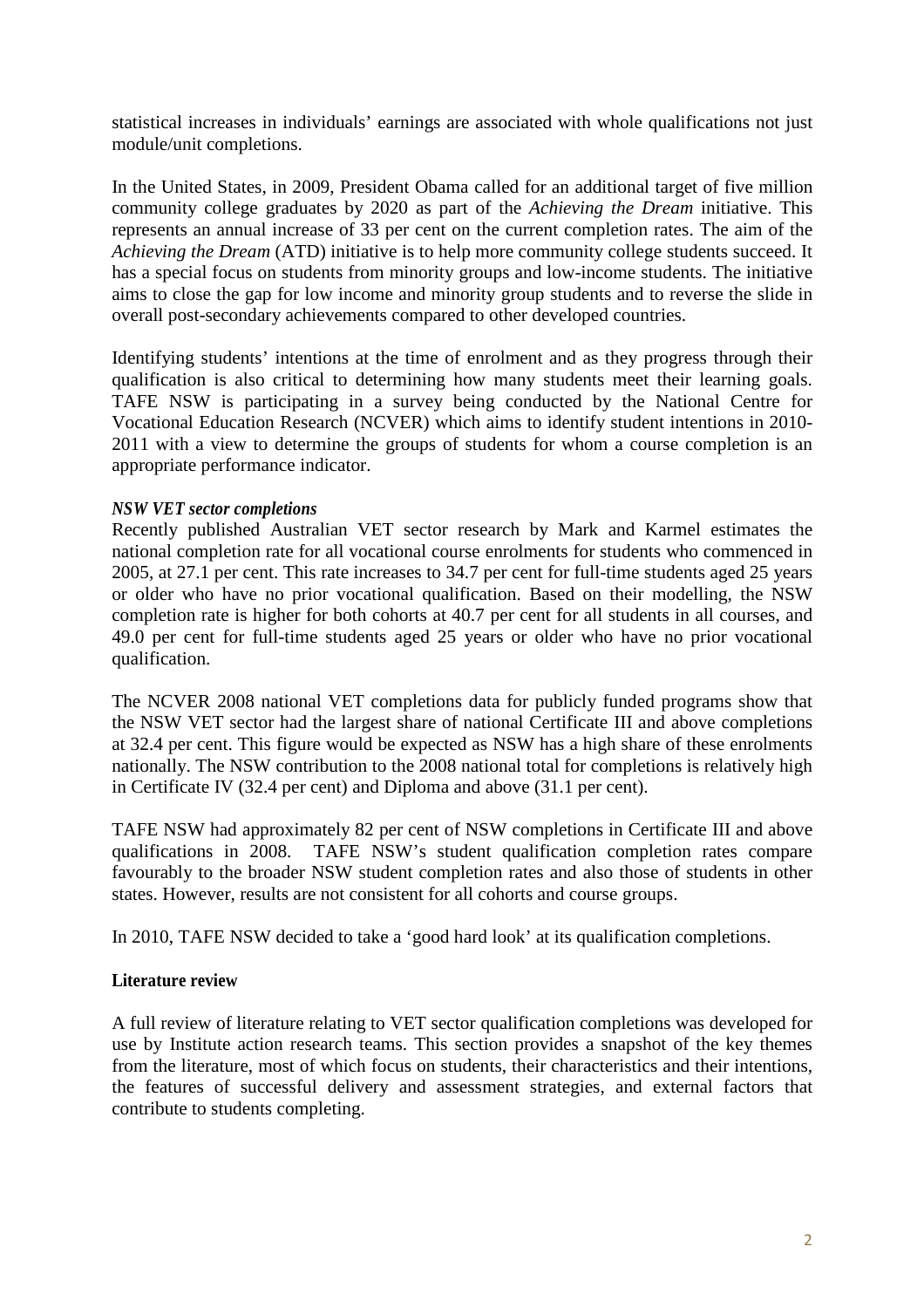A critical message is that students usually have more than one reason for not completing, so a multi-faceted approach is needed to improve completions. No single solution will work for every student and no single solution will resolve the problem entirely.

There is a correlation between some student characteristics and completions – socioeconomic status, age and disability can all affect the rate of completion but the correlations are not generally strong. Aboriginality, on the other hand, is strongly correlated with low rates of completion. Balatti et al (2004), identified strategies to support Indigenous students in mainstream VET programs. These include a 'whole of organisation' approach to developing staff expertise; a strengthened relationship between the Indigenous training units and the rest of the Institute; stronger collaboration between Institutes; and organisational support to help students to manage attendance and assessment requirements.

Very young students and students who had only completed up to Year 10 are also linked to low completions. They were found most likely to not complete their studies and often discontinued within eight weeks of commencement. Initial contact with the student is critical. Strategies recommended by the research for how training providers could configure their services to improve completions include better segmentation of student cohorts and encouraging them into particular programs suited to their goals and their characteristics.

Polesel, Davies and Teese (2004) recommend close screening of students at enrolment and progressively reviewing student satisfaction during training to customise delivery and provide students with additional assistance. At-risk learners need additional services and support, including language, literacy and numeracy (LLN) and pastoral care to maximise completions.

As part of the *2006 Student Outcomes Survey*, NCVER identified a number of key factors that could impact on completions. Twenty-seven per cent of respondents identified staff attributes and behaviours as areas for improvement, while 25 per cent of respondents identified teaching and learning practice as areas that should be improved. The relationship between the student and teacher is a strong predictor of completion rates. Increasing work placement and improving the currency of training are also identified by students as areas where quality improvements could be made. Further research identifies the availability of recognition and the flexibility of training, particularly the sequencing of training and the timing of assessments, as critical factors impacting on completions.

There is research on how choice and flexibility affects completions. This is a little more complicated, since some studies show that more choice equates to lower completion rates. Conversely, some students' data suggests offering more choices may improve completions.

Changing economic conditions are a major factor affecting completions. Many students who are enrolled in a particular qualification to get work will discontinue their studies when they get a job. Close monitoring of student progress and identifying risk points and factors, particularly in difficult units of competency can positively impact on student completions.

Balancing work and study for tertiary students aged 25 and younger has been shown to be critical for course completion (Polidano and Zakirova, 2011). Vocational education students who combine part time study with full time work are more likely to course complete than part time students enrolled in higher education courses. The type of work performed while studying has a significant bearing on completion with those working in a full time job they would like as a career, more likely to complete their studies.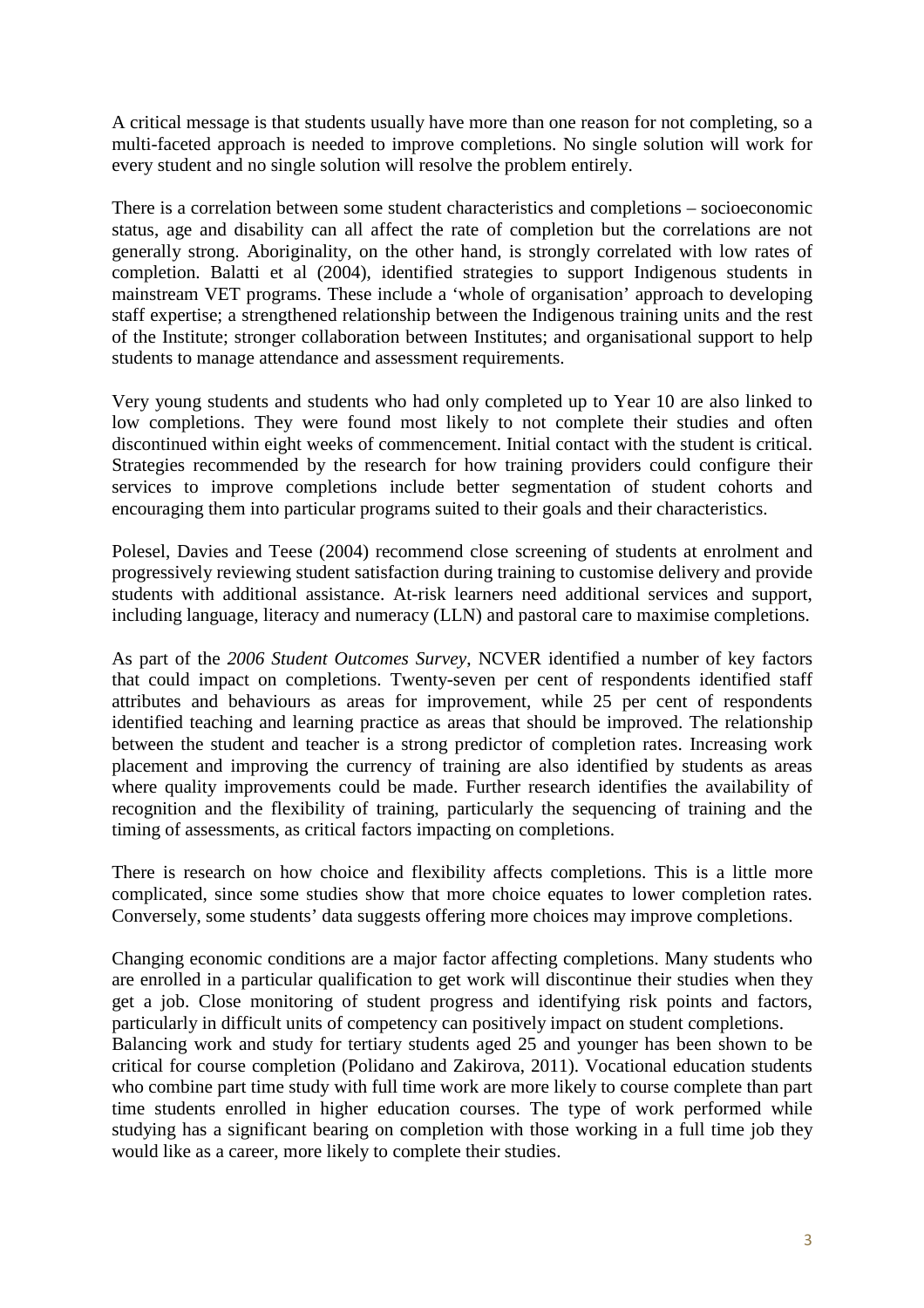A distinctive characteristic of the VET sector identified by Mark and Karmel (2010) is that many students wish to learn specific skills and have no intention of completing a full qualification. The current calculation of course completion does not capture legitimate learning activity that is a subset of a course completion, such as skill sets. The national definition of course completion therefore fails to note student or enterprise intent and provider success in meeting that need.

For some students, particularly apprentices and trainees, the major factor affecting completion rates is related to their work environment including wages, conditions and their relationship with their employers (Snell and Hart, 2008). The NCVER Australian vocational education and training statistics: apprentice and trainee destinations 2010 identified the main reasons for not completing an apprenticeship or traineeship included redundancy and changing career. The report states that 26.8 per cent left a trade apprenticeship or traineeship because they lost their job or were made redundant and 28.8 per cent left a non-trade apprenticeship or traineeship because they left their job or changed career. The data highlight the impact of external economic conditions on apprenticeship completions.

Service Skills Australia (2011) found that most of the reasons for non-completion amongst trainees they studied, are work and home/family related and most are 'short term' such as illness or job promotion.

Provision of Pastoral Care in Apprenticeships (Clarke and Lamb, 2009) investigated and identified effective support and pastoral care arrangements for apprentices in the 15-24 year old age group. The report suggests that different types and degrees of pastoral care are required at different stages throughout an apprenticeship. Key elements of pastoral care within the scope of this study included: provision of appropriate information, direct support and/or counselling, mentoring, monitoring and/or visits to students at work, dispute resolution and workplace supervision.

Although RTOs have less direct influence over these work-related factors, they can provide clear, reliable and easily accessible information for students, maintain contact with workplaces and foster communication with all parties involved in the apprentice's training.

The importance of the relationship between the training provider and the employer in apprenticeship completions was highlighted by the Australian Chamber of Commerce and Industry (2008) who stated that retention is assisted by collaborative partnerships and customised strategies. Similarly, a key component of the Australian Industry Group project on accelerated trade training, Faster, Smarter, Higher, was the collaboration between industry and training providers.

## **Methodology**

The Increasing TAFE NSW qualification completions project was undertaken during 2010. It involved 17 action research teams, from across all ten TAFE NSW Institutes, who investigated specific aspects of qualification completions and identified strategies to address local completions issues. Teams included over 360 TAFE NSW staff, managers and head teachers, full and part time teachers, Adult Basic Education (ABE) support staff, counsellors and Aboriginal support staff. The project began with a project forum where presenters with recognised expertise in improving completions provided input to all project teams.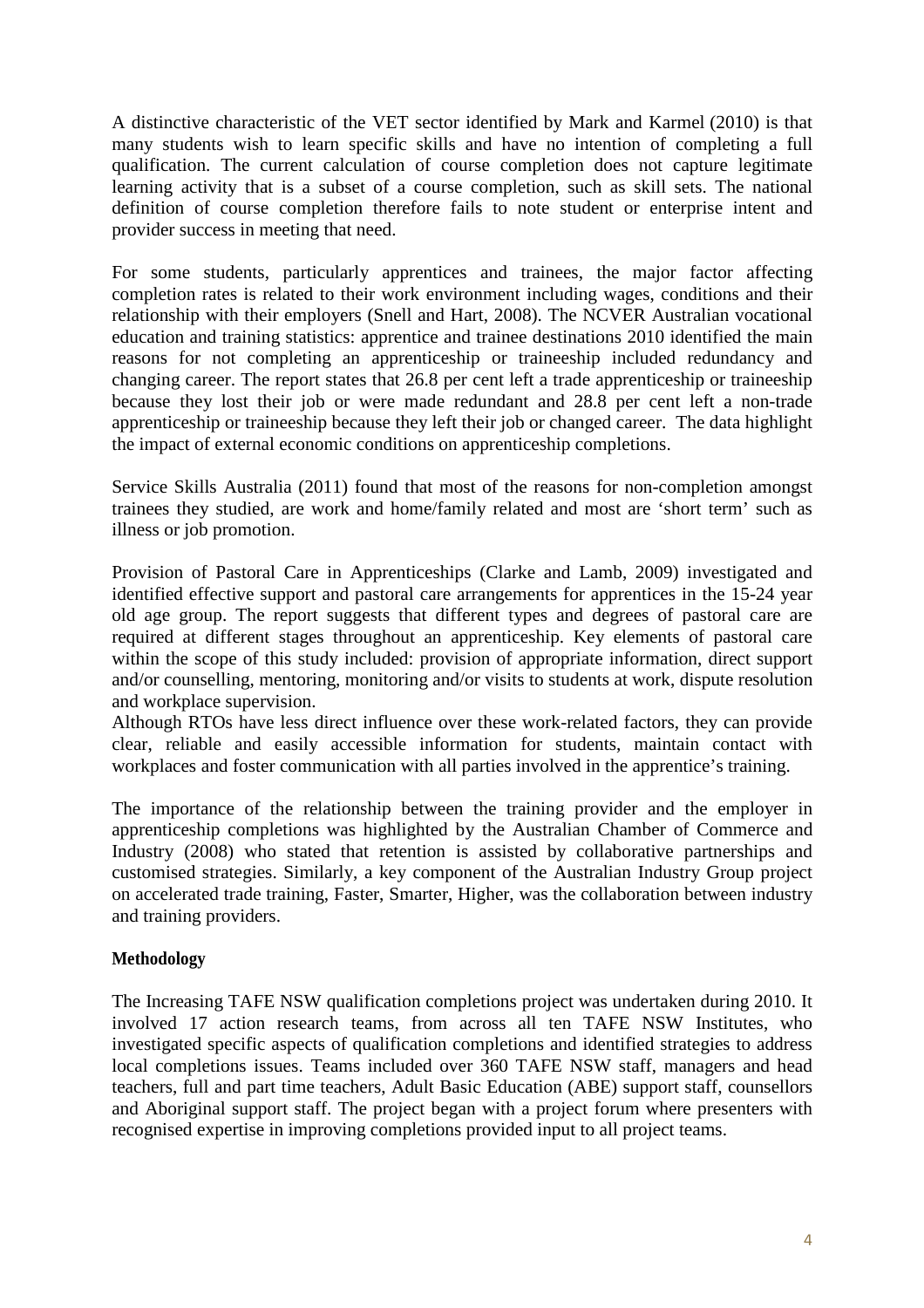Institute teams focused on completions in particular qualifications, groups of related qualifications or completions of specific student cohorts. Teams investigated course areas or specific student cohorts where data indicated there was a significantly low level of completions or it was a high risk area. Institute projects covered a range of industry areas, AQF levels and a number had a focus on specific groups of students such as young people or Aboriginal learners.

Institute teams gathered quantitative and qualitative data on the reasons for students' noncompletions through a range of methods. These included surveys and interviews with previous and current students; staff focus groups; and interviews with Institute support staff, community representatives and employers. Institutes used data collected through these interviews and surveys to analyse aspects of their course delivery and assessment processes. Actions were identified for trial or implementation during semester two, 2010 and beyond.

Data from Institute project teams was analysed and factors impacting on completions and strategies to address identified factors were identified and clustered into themes.

## **Findings and discussion**

An overriding message from the research was that no single factor caused students to "drop out". Ex-students confirmed that discontinuing their TAFE course was not always a conscious decision, rather they had "drifted off" due to a combination of course, work related and personal factors.

The research demonstrated that improving completions is the business of everyone in the organisation. Staff involved in providing course information or support, enrolment, delivery and assessment, follow up on students and managing data and reporting all need to be aware of the importance of improving completions and how they can intervene to improve outcomes. Early intervention is key to identifying and resolving difficulties.

Four areas of investigation were identified: pre-enrolment/enrolment strategies; quality delivery and assessment; building partnerships that support students and systems and administration issues. Approaches reported on are not new ideas in themselves, but can be combined effectively to address factors impacting on completions of a particular course or for a particular cohort of students.

#### *Pre-enrolment/enrolment strategies*

Students are unlikely to complete a qualification if they are enrolled inappropriately. Students must have access to the full range of information they need to make an informed choice. Many students, particularly young school leavers, tend to select a course without having clear career goals. They often agree to an enrolment to meet mutual obligation or legislative requirements.

> *'I kind of threw myself into it – I'd finished high school and didn't want to do nothing. I really didn't know what I wanted to do.'*  Non-completing TAFE Diploma student

It is also important for staff to evaluate students' capacity to complete the course, identify those students who may need extra support with literacy and/or numeracy and gauge what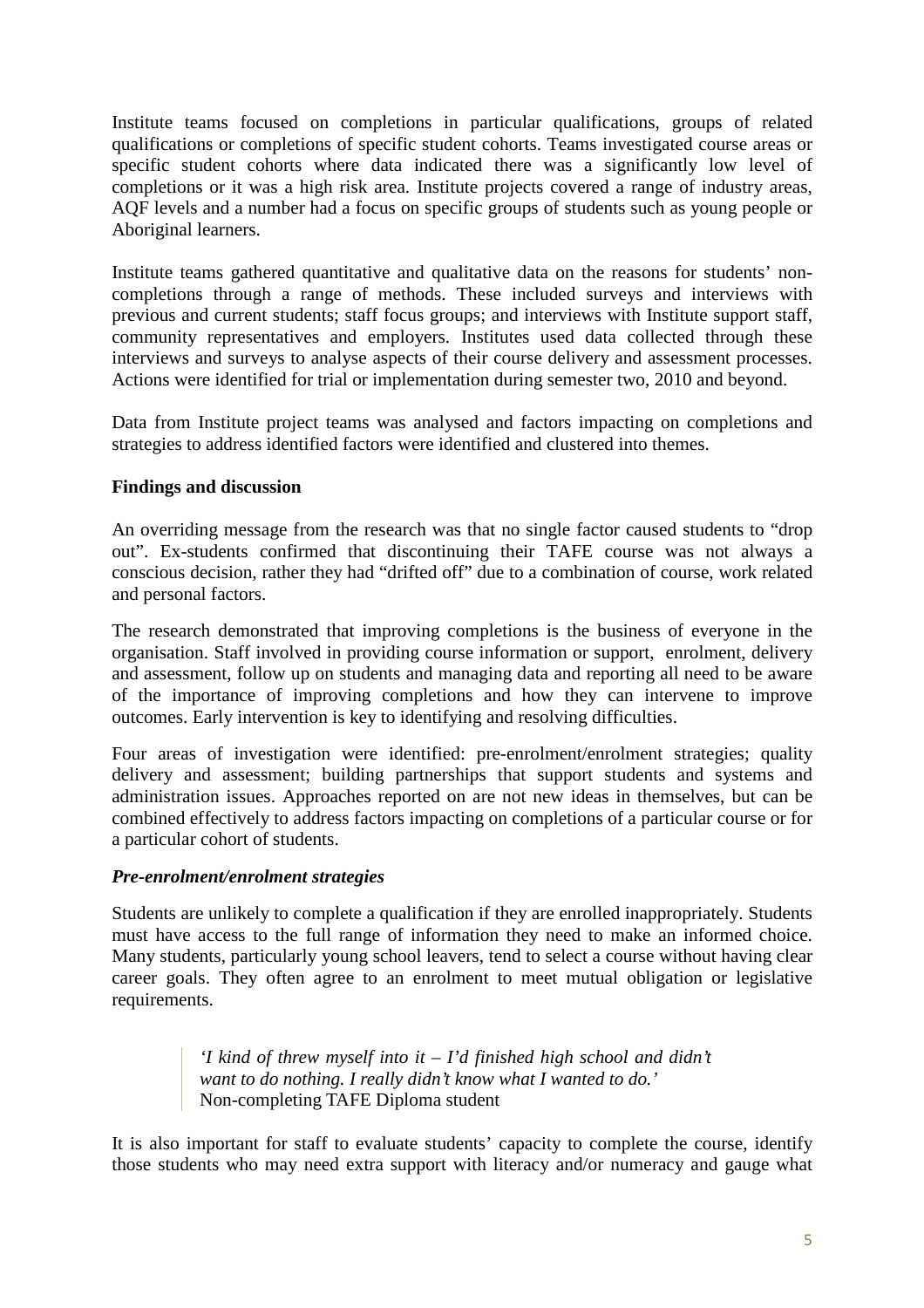students want to achieve from the course. Several Institute teams trialled a skills audit on enrolment to help determine whether the course and AQF level match students' backgrounds, skills and aspirations. This approach allows teachers to gather a fuller picture of the enrolling students, including their LLN and adult learning skill support needs. It also allows identification of their eligibility for recognition prior to course commencement or to 'fast track' specific units of competency because of opportunities in their workplace.

Institute teams identified that a structured program of learner support (preferably through team teaching with an LLN specialist teacher with knowledge of the vocational course) is a critical factor in supporting students to successfully complete qualifications.

Some students require a set of skills for work, licensing or personal reasons rather than a full qualification. Understanding students' intentions from the outset is critical, as it can allow teaching sections to provide alternative course options, where available, for students who are seeking a discrete skill set. Skill sets may be more appropriate for particular students, but organisations need to be able to count industry recognised skill sets as a legitimate learning "completion."

## *Quality delivery and assessment*

The quality of delivery and assessment, and more specifically, whether the delivery and assessment is appropriate for the particular student, is fundamental to increasing completions. Young school leavers, Aboriginal students, part time students juggling busy workloads and those studying in a flexible mode may require different strategies or structuring of delivery and assessment to give them maximum opportunity to complete their qualifications.

One Institute wide project focused on improving completions for Aboriginal students. Approximately 130 Aboriginal students were surveyed and interviewed, with 123 surveys returned and around 100 staff members participating in forums across the Institute. This provided a 'whole of Institute' picture of strategies that would make a difference. The team also reviewed initiatives that are already working to identify what aspects could be transferred to other programs. The project focus was summarised as:

> *'TAFE has a major role to play in ensuring our environment is as welcoming as possible and sensitive to the needs of Indigenous people, and to that end we need to start putting the resources towards approaches such as case management, a meaningful orientation week, a culturally appropriate physical environment and close partnerships with community organisations and other local agencies. In many cases, these suggestions cost nothing, or very little, yet go a long way toward increasing the likelihood that an Aboriginal student will be 'staying the course'.'*  Project coordinator

Another project team investigating strategies for young people observed that many of their students:

> *'…were disadvantaged and misunderstood young people, who were coping with significant family and social issues. Many of them were independent by the age of 16, caring for themselves as*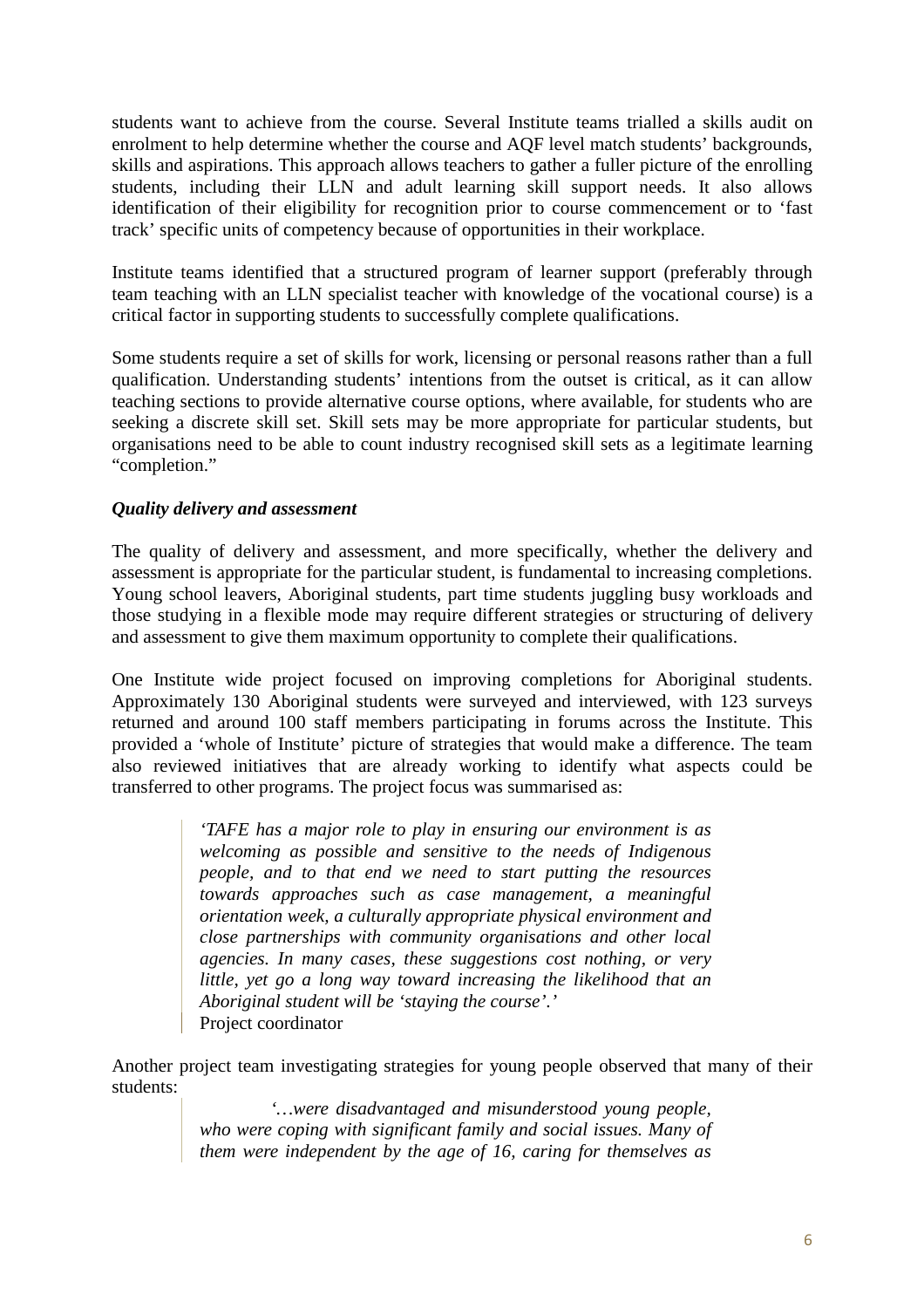*best they could, and having to cope with highly complex problems, often without supportive role models to look to for guidance.'*  Project coordinator

Successful features implemented include: extended partnerships with external support agencies; modified course delivery hours to better meet students' needs; a facility to assist students with missed work; 'vocational tasters' to help students make an informed choice about vocational electives; allocation of coordination hours for mentoring and one to one sessions with students; provision of a healthy lunch program and cultural awareness training for staff.

Part time students surveyed indicated that while they were happy with the course, their *expectations of study* were an obstacle to course completion. The majority of students were working to support themselves and juggling busy lives. Part time students had less time for study, unless they were very organised learners, and many were unaware at the outset how much work the course would entail.

Differences in rates of completions between full time and part time students enrolled in the same qualification were reported. The Commercial Cookery project found that 53 per cent of the full time cohort completed, compared with 27 per cent for the equivalent part time program. The team compared a class who enrolled full time in January 2009 and completed in December 2009 studying three days per week, and a trade class who commenced study in January 2008 and completed in June 2010 studying one day per week.

Problem units or 'hot spots' are those difficult or lengthy units of competency which students struggle with and which are particularly difficult sections of the course. Several projects focused on problem units in different industry areas and AQF levels. Awareness of these critical points has value, as teachers are alert to the need for increased monitoring of students as they move through the 'problem units'. Analysis and monitoring of roll book data helps identify these critical points.

Some teaching sections have identified ways of restructuring their programs or assessment to help students through these difficult patches in the course. For many trade courses, an initial 'hot spot' is at the beginning of the course. Research by Karmel and Mlotkowski (2010) confirms that when apprentices withdraw in the first three months of a program, the reasons are usually workplace or employer related and when apprentices leave programs in the second or third year it is more likely to be due to dissatisfaction with the training program.

#### *Building partnerships that support students*

Building strong partnerships with employers is essential to improving apprenticeship outcomes. Partnerships with local community organisations and agencies can help alleviate external factors impacting on individual students at risk of not completing. Flexibility is needed to address student needs.

An understanding of students' workplace environment and good communication with employers are strategies that can be used to support apprentices in both their first and subsequent years. a team which focused on completions for Automotive apprentices across the Institute, observed that there is no such thing as an homogeneous workplace and the external factors impacting on completions are diverse.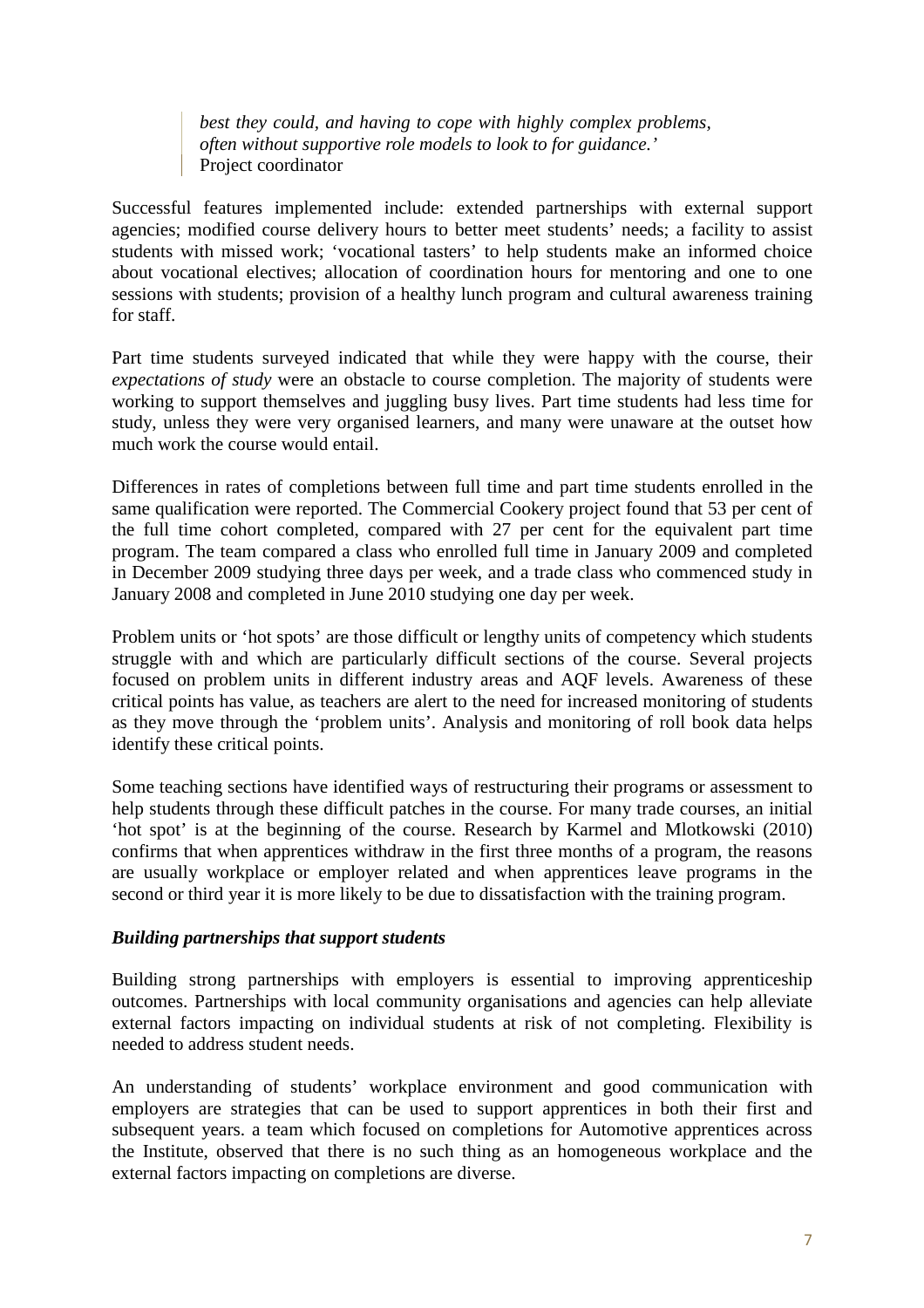*'…reasons given by apprentices for non-completion or withdrawal from study and which are labelled as 'employment related' are by no means clear cut. Most reasons have a breadth and depth of complexity which expose multiple dimensions and significant interrelationships among and between the various categories.'*  Project team report

*Systems and administration issues* 

One of the most valuable outcomes for many project teams was an understanding of the willingness of students who had discontinued courses to discuss the reasons with a TAFE staff member in follow up phone calls or surveys. In many instances, these students who had withdrawn had not discussed leaving the course with teachers or other staff prior to leaving. Follow up strategies, implemented as soon as a student's attendance level drops, were found to be a worthwhile intervention. As well as possibly being able to influence students to remain in the course, follow-up feedback from these students and provides a valuable opportunity for a review of the program.

The projects increased participants' awareness of the importance of accurate record-keeping and monitoring of issues which impact on completions, such as students transferring between colleges or Institutes or varying their enrolments. Teams commented on the value of understanding the implications of completion-related statistics.

Most Institute project reports commented on the potential and ongoing advantages of having action research teams to address specific completions issues. Teams provide a mix of expertise to address key educational issues and a vehicle for professional conversations and reflective practice.

A number of Institutes incorporated cross-Institute strategies into their project action plans to be implemented in 2011 and beyond. These include course completions as an area for strategic improvement in Institute or faculty business plans, systematically targeting specific qualifications from faculty areas for intervention with the aim of improving completion rates and promoting sharing of successful strategies across colleges.

#### **Conclusions**

With the current emphasis on lifting completion outcomes across the tertiary sector, there is a need for continuing research and investigation into factors impacting on completions and strategies to address areas of low qualification completion for specific student groups and industry sectors.

TAFE NSW is extending this project in 2011 with Institute action research teams focusing specifically on apprenticeships. Teams will work collaboratively with employers and other organisations to improve apprenticeship completions and implement use of the new NSW Training Plan.

#### **Acknowledgements**

TAFE Strategy acknowledges the ongoing work and input by staff in all Institutes which informed this report. Thanks go to Institute managers and staff who have participated in